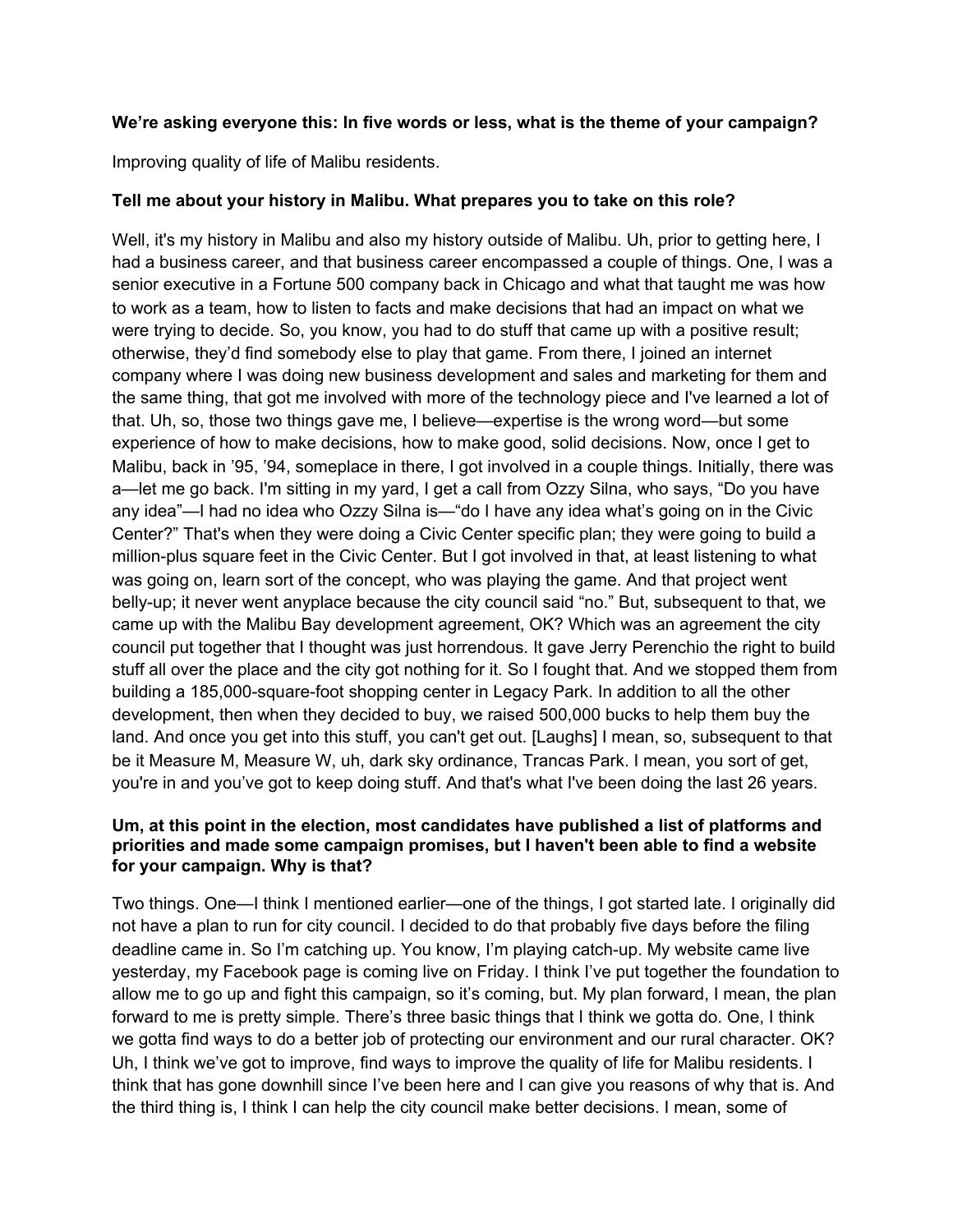the—and, and they're not bad people. Right, I don't want to give anybody that impression. However, some of the decisions they make are questionable. And let's take one that's coming up Monday night. We've got short term rentals. And one of the items on their agenda is an enforcement initiative or enforcement ordinance for short term rentals. When you read that ordinance, there's nothing in there about how they're going to enforce compliance. I mean, so we're passing ordinances with no compliance. At least in my experience, I don't know how you can do it halfway there. It doesn't work. I'll give you another one. The Smith parcel, where they have the wetland. OK, prior to that, 27 residents went up to the city council and said, "Gee whiz, I'd like to hook up to this wastewater treatment system," and my neighbor is one of 'em. He lives down the hill from me; it's costing him a fortune to get his septic system pumped out. He could simply run a tube down to where La Paz is and hook up. And they told them all no. And then this developer comes in, who [City Attorney] Christi Hogin says we don't have to worry about because we can beat him if we go to court, everybody just says "Yes, man!" I just—things that I don't understand. There may be good reasons for those, but they confuse me.

# **Um, you mentioned that, uh, you decided at the last minute to jump into the council race.**

Yes.

# **What makes this the year, after being involved for so many, to run for council?**

I, I looked—the thing—I looked at the candidates that were running, OK, and, at least in my mind, OK, and whether the voters think I'm right or wrong we're gonna find out, but at least in my mind, many of them have a different vision for Malibu than I had. OK? And I thought that many of them had a, a vision—there were too many of them on the other side of my vision. OK? And I thought at the very least, "Look, I've been here for 20-something years, I been active, I owe the voters a chance to get a different opinion." We'll find out if I'm right.

**So I thought that your phrasing was a little bit interesting where you said, "On the other side of your vision." Reminded me of a question that I had been planning to ask you a little bit farther down … um … which is that your bio that you submitted to us lists both environmental protection and recreational opportunities as priorities.**

Sure.

## **But it seems like in Malibu a lot of times those are opposing forces. So what types of recreational opportunities are you advocating for and do you see a conflict there?**

No. I mean, look, the … your question's got multiple parts do it.

# **Yeah. [laughs]**

And one of the parts says, "What has happened to the youth in our city? Where are they?" Right? I—go back and take a look at the high school. High school's got 940 students in it right now, which is one of the lowest numbers they've had. The two grade schools, you put 'em all together, you got 600 kids, OK? Where did they go? And are we gonna get 'em back? And what is the city gonna do to bring 'em back, OK? Because if you don't have youth, you don't need a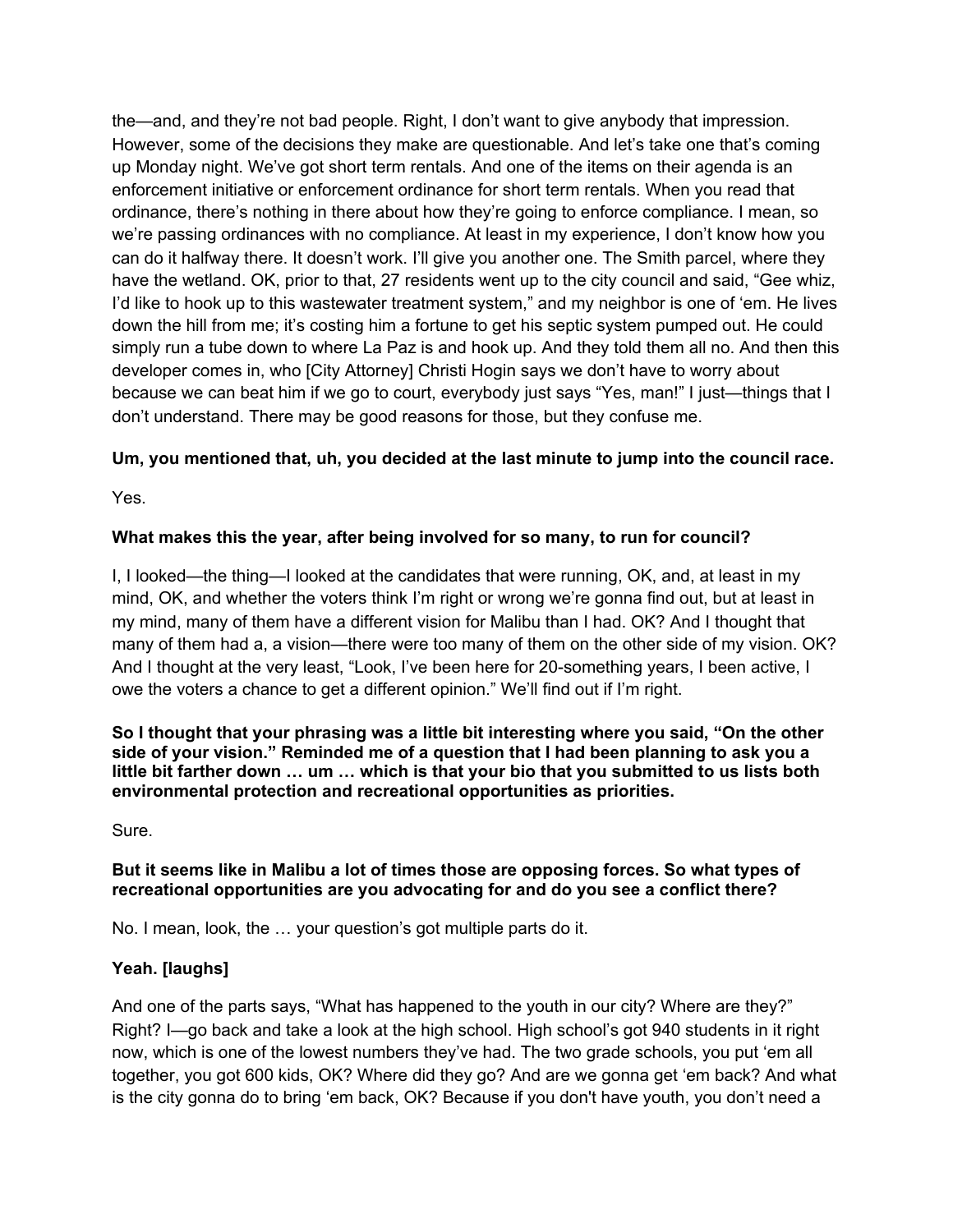whole bunch of recreational facilities. That said, we bought the land where the chili cook-off is. We bought the land where, uh ... the Triangle Parcel and the Trancas stuff. And the city council promised us that what we would do is have a robust and transparent discussion about from the residents and what we're gonna use that stuff for. If the residents want recreational stuff, let's build it. OK? But they should have the right to say what they want; it shouldn't be done by somebody else. Did that answer your question?

# **Um, how does that interplay with being opposed to development?**

OK, because I don't believe that soccer fields or a baseball field is anything comparable to what they're doin' at La Paz trying to build a 120,000 square feet of commercial development when I get empty stores all over Malibu. I mean, there's a diff—I, well … I think Malibu right now has enough commercial development to last it for a couple years, K? Uh … and I have no i—look, I have no idea how La Paz is gonna fill those stores. Whole Foods has been around for a year and a half, they still have empty stores in there. Alright? And I don't think it's a good vision for the city to have, have either businesses that wanna get in or—come in and see empty storefronts. I mean, what does that say about the vibrancy of your community? I mean, so … and I don't understand the retail business so I have no idea why this guys' doing that. But that's commercial development. We don't need, look, again, improving the quality of life of Malibu residents. I think that—the people I've talked to, that's the key of what they're looking for. You know? My wife is afraid to walk through Legacy Park because she gets harassed by homeless people. She's afraid to go to Ralph's at night when it's dark. And she's not the only person, OK? And I'm compassionate for the need to try and do something to help the homeless, but if I'm chasing the residents and makin' 'em stay in their house, there's something wrong with that.

# **Do you have an idea for what the city might do to help with the homeless situation?**

I think, I think—well, OK, two things. One, I think the problem's gonna get worse before it gets better. Everything I read, OK, and who knows whether it's good stuff or bad stuff, says that when this moratorium on rentals, OK, gets lifted as a result of COVID, the homeless population across the country is gonna, gonna blossom. Gonna increase. And I anticipate we're gonna see the same thing happen here in Malibu, OK? I don't know if we're prepared to do that. I don't know if Malibu by itself is big enough to deal with the homeless issue. I, you know … I think we gotta partner with the county or whatever organizations we can to help us find solutions. I think you're right—I mean, we gotta find a place to help them stay, right? Uh … I don't think that's in the middle of the Civic Center. I think we gotta deal with the fact that we got all these RVs parked along PCH dumping sewage onto the beach. That's nuts! OK? And we've gotta come up with solutions to those, whether those solutions are finding places for them to go, more enforcement that says there's some things you can't do. Some combination of that stuff! And I think we, again, I don't think Malibu in and of itself is big enough to do it alone. We're gonna need some help and I think we—look, we got lobbyists and we got connections, let's use those things and get some people to get together and do it right versus lettin' the city get overrun, which I think is a bad idea.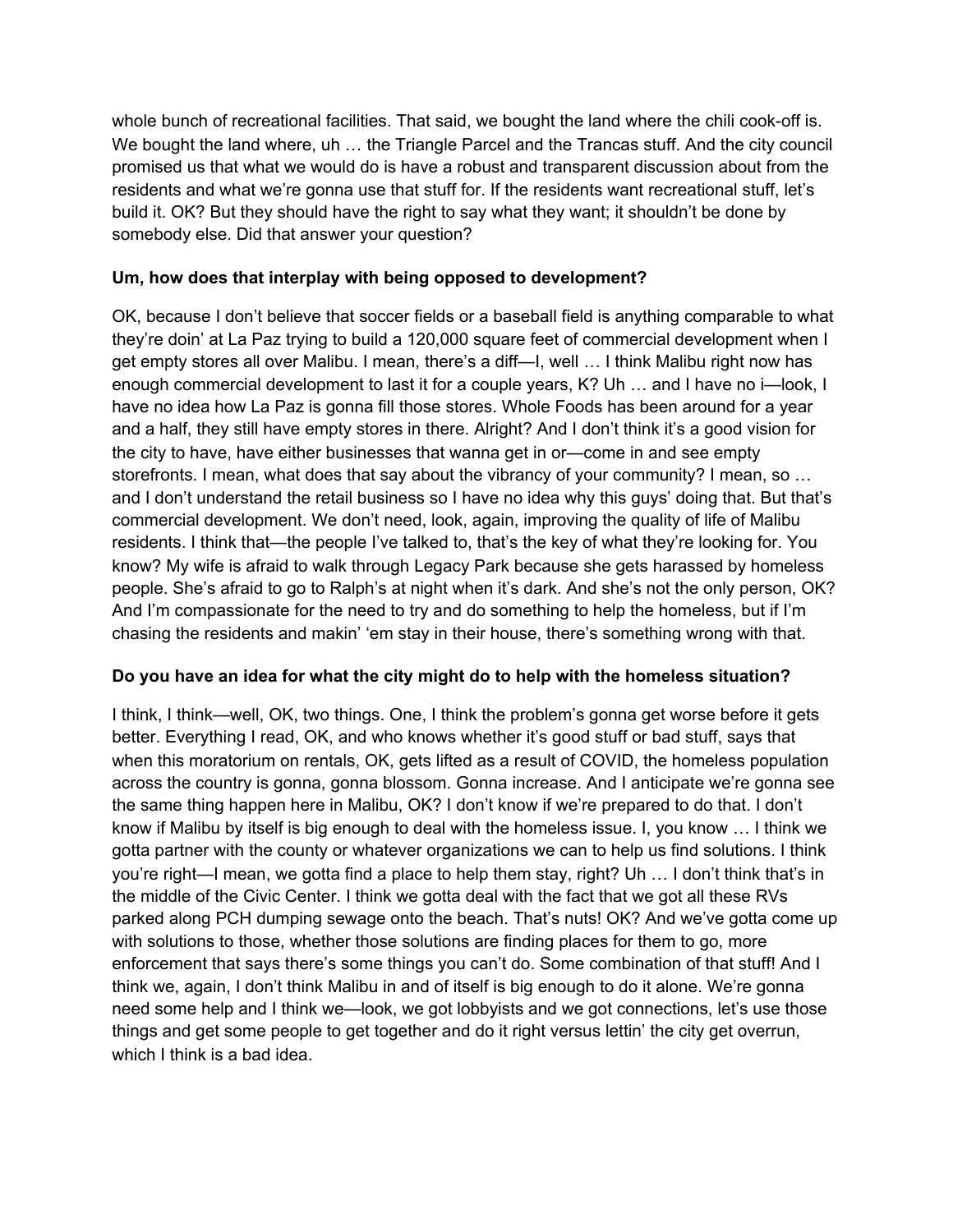### **When you say "getting help from the county and other agencies," do you mean help in terms of money, help in terms of, uh, permits? Or …**

Could be any combination of things! I mean, I know of people who are working right now trying to reach out with Sheila Kuehl where potentially there's enough room that we can put up some kinda shelters where the homeless can be given a place to sleep. OK? Uh, the county's got much more land than we have. You know, they got—look, the state, go down to Topanga, those little cabins right off, you go down to Topanga, those things have been empty for how many years. OK? If they're gonna stay empty, why don't we use 'em for something? I think there's some outside agencies who have got the ability to help us come up with—they may not be permanent solutions but they're solutions that in the short run can help us make everybody's life a little better. And I think we gotta pursue that. That's part of what I believe governance is supposed to be. You're supposed to reach out, find ways to get stuff done, get other people to help you. I mean, there's only so much Malibu can do. And once you … the old Clint Eastwood thing: "A man has to know his limitations," alright? And I think you gotta realize that and then figure out where you can go to get help and then pursue it.

## **Would you, hypothetically, be open to some sort of services, be it safe parking, be it a sewage dump station, something like that within Malibu city limits?**

Well, I think a sewage dump—look, having people dump raw sewage on the beach. I don't know what part of the country you come from, but I came from—I don't remember any part of the country I've ever lived in where that's an acceptable solution. OK? You know, it's hazardous. They had hazmat teams over on, whatever it was, Tuna Beach there, OK. You gotta be kiddin' me! Alright? So yeah, some ways to figure out where they can dump it and some enforcement to make sure it's dumped. Again, big problem with a lot of the stuff we do is we pass an ordinance and then there's no enforcement to make sure people are doing what they're actually supposed to do. The ordinance makes you feel good, but there's no result that you can turn to and say, "Boy, this is something good that we did."

# **Do you think there's money in the city budget for enforcement?**

OK. Yes. OK? I think that, look, managing budgets is a math problem. There's no magic, OK? We got 23 or 20 million something dollars in the bank. So it's not like we're goin' belly up tomorrow morning. Our main revenue stream is property taxes. They ain't goin' away. Not gonna be as big as they used to be, but that's OK. Uh, and now it's a matter—and I'll give you a couple things, OK, there's a couple ways to look at it. One, we gotta go try and find new revenue sources. OK? And we got this TOT tax they're gonna try and increase. That's a step in the right direction. But there have gotta be other places. I mean, if you, and—look, OK … you gotta go another place. There are—Let me give you one example. The company I worked for back in Chicago had been in business since 1915. And the problem was they hadn't changed anything. They were makin' money, everybody was happy, OK. So what they had—they sold a bunch'a different products. Some were, like, \$5000 products; some were ten dollar products. OK? And because these things had developed over time, all this information they had in different databases. So if you called me up and you wanted to order one of my big products and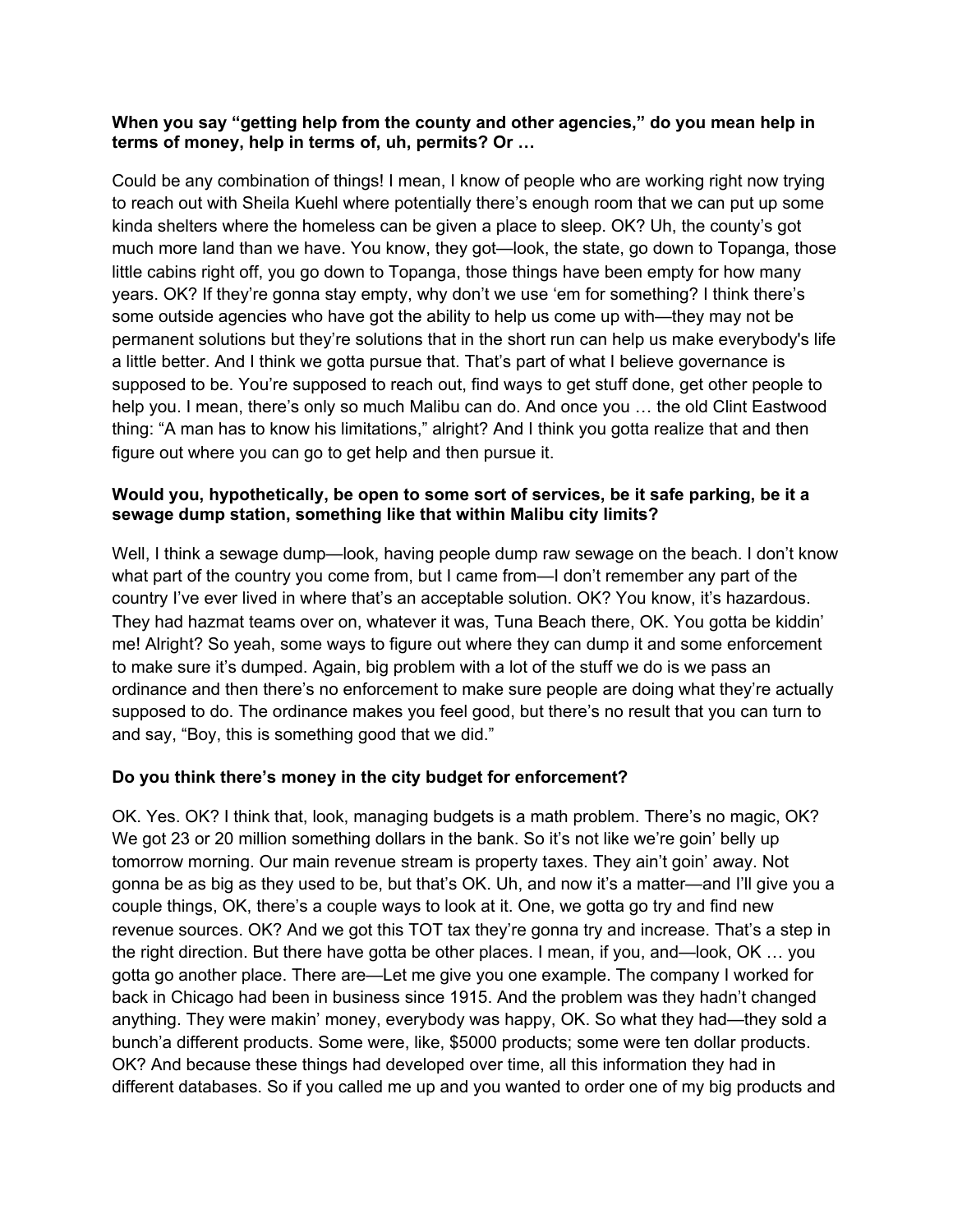one of my small products, you had to talk to two or three different people. OK? OK, so we changed that. We put together a caseworker thing, took everything and put it in the same database, and now you could call up, you got one person, they could take care of your whole order, I could reduce headcount and I made the customer happy. OK. I had a friend recently in Malibu who had permits for all their houses ready to go. Car got ripped off, stolen, got lastimo. He went into city hall, I mean, you would think somebody could hit a button and say, "Print out all of my permits." Doesn't happen. He had to go to every single department, OK. So there's technology things we might be able to implement that would not only make more efficient in terms of what the operations going on, can make our residents happier and save us some money. So there are plenty of places to look, alright? So to sit back and wring our hands and say there's nothing we can do. I been through budgets and tough times and good times; there's always something you can do. You just gotta have the willpower to do it.

## **So it seems like your business experience comes into play with the way that you think about the city and the city's needs—**

Yeah, I mean, I don't think it—directly—relationship to the city. I think these are sort of principles that, whether you're in a city or—Right? You wanna make smart decisions. You wanna balance your budget. You wanna make sure that the initiatives you got going on can be covered by whatever the budget is, OK, and that the initiatives you're putting in place are going to have a positive impact on the residents. Whether you're dealing with your customer base as a business, I think the same rules sort of apply. Maybe I'm wrong, but like I said, we'll find out.

## **Um, the other, it seems to me, piece of experience you have is, of course, your time on the planning commission.**

Oh, yes!

# **I think it's safe to say you've made some waves during your time on the commission—**

Ah, you know the old rule, "you're not makin' enemies on your way up, you're not doing something right."

# **[Laughs] Um, will you describe how you see your record on the commission so far?**

Yeah! I think, you know, look … there's a difference between the way we make decisions on the commission than they do at the city council. I'm respon—I—one, the planning commission does not set its agenda. I mean, if all the planning commissioners got together tomorrow and said, "We wanna talk about total development square footage," which is an, OK, we can't do that. We can't put—that's gotta come to us from the city council.

### **Mm.**

The only thing we can talk about are the projects that are coming before us. And then those projects that are coming before us, I've got Coastal—LIP, I've got a municipal code and I've got a general plan. Those are the rules when I joined the planning commission somebody told me I'm supposed to pay attention to. OK? So I've tried to do that. And I've tried to do it, and I'll be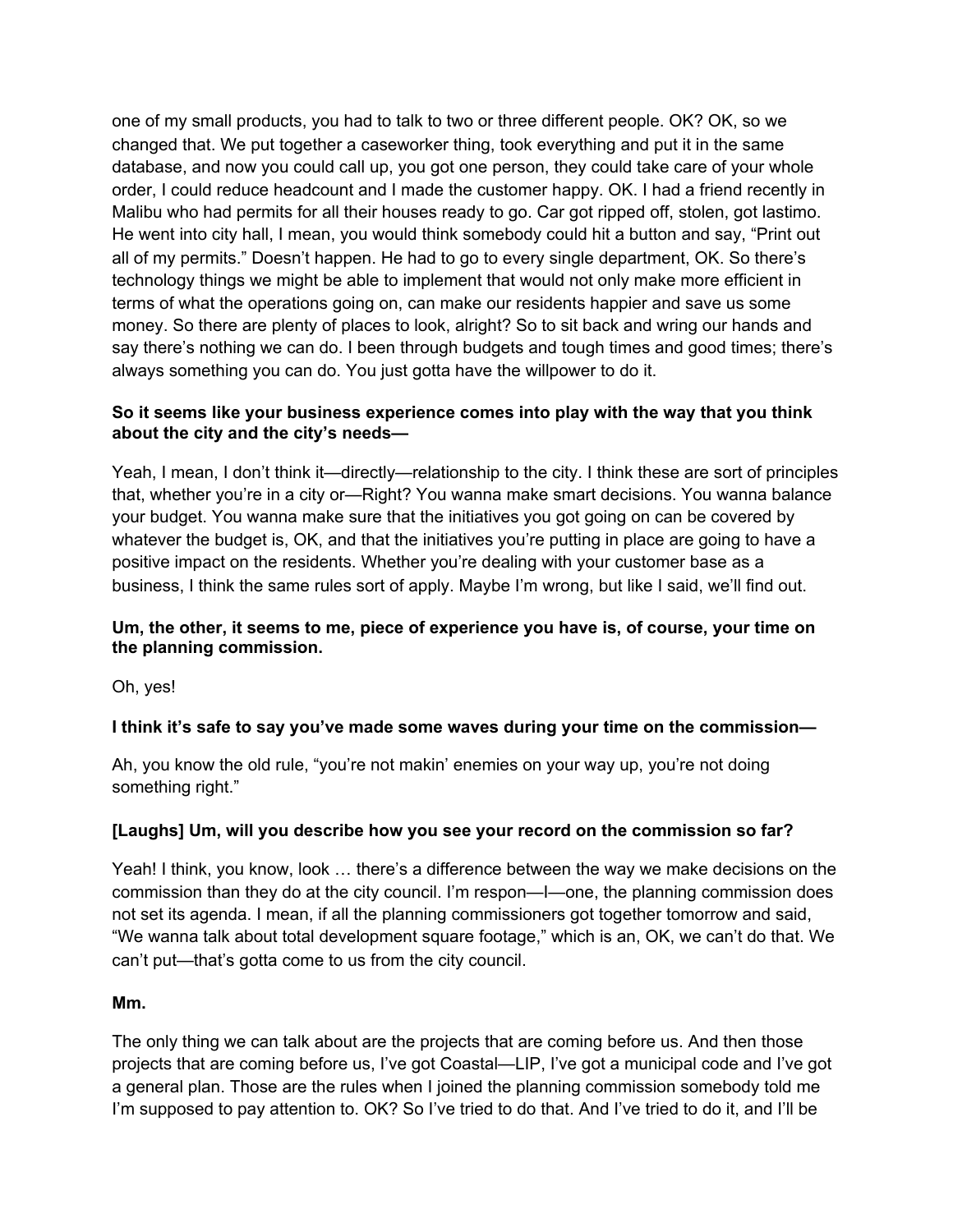honest, you know, when, when, a lot of the—OK. Nobody's gonna say we've got the best-written code in the country. OK? So there are certain areas there that are open to interpretation. But whenever that interpretation came in front of me, I tried to err on the side of protecting the environment and our rural character. And I don't apologize for any of those decisions. I think I did that with that in mind, I think that's what the people who put me there wanted me to do. I'm still there. OK? There are people who aren't, they're not me, so, ah, if they didn't like what I was doin', they could've done something about it, but I think I tried to adhere to the mission they gave me and do it right. And, and follow the rules that I had to follow.

# **You were appointed by Skylar Peak, right?**

That's correct.

# **Is a vote for Steve Uhring essentially a vote for Skylar Peak?**

No.

**So—**

I'm not Skylar Peak!

## **So … what differences do you see between his time on council and what you anticipate your term would be like?**

What do I think the difference would be ... I've never thought about a difference between myself and—look, Skylar has been in Malibu for however long, he's been, he's, you know, I knew his dad. I was friends with his father, Dusty, alright? Uh, so Skylar has, has got a following and reputation in Malibu that has been—and not to say he hasn't done a lot of things good, but part of it has been as a result of he's been a permanent resident here for a long, long time. I'm, I'm not running on being a permanent resident. I'm running on the fact that I've got skills that I think I can bring to the table to make a difference. And I think the skillset that I bring is different than the skillset he has. Not that his skillset's bad; it's just different.

# **Do you think your reputation on the planning commission helps or hurts your chances of getting to council—**

Depends who you talk to!

# **Majority of voters.**

Eh, look, you know, uh. Of the initiatives I've been involved with—and it was a Measure M ballot initiative, OK, that I, through Malibu Coastal Land Conservancy, got involved with. Measure R, which was Rob Reiner's program and I ran the, the ground game for that. Measure W, which was, OK, and I ran the whole campaign for that. Every one of those things, we won 60-40. Now, is there still a 60-40 vote out there? That's what I'm running to find out. I mean, my crystal ball is no better than anybody else's. I do think there is still a desire for a lot of people to protect Malibu. To have a community that is livable, that has got facilities to take care of the residents,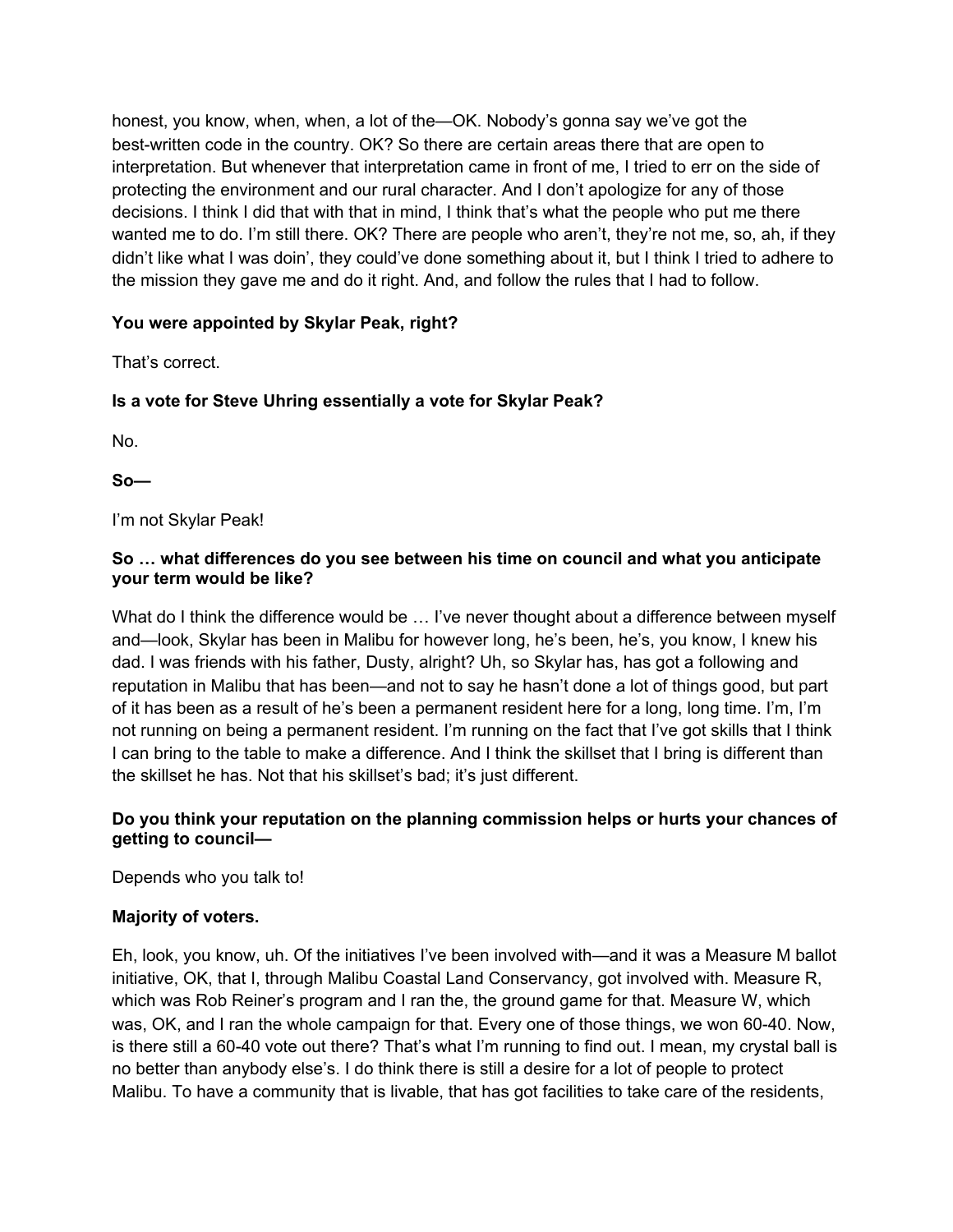that has got a direction that says "We can protect ourselves and be viable as we move forward," and we'll find out, you know? I could be wrong, I'm running to find out—I think I'm gonna win. If I told you I didn't think I was gonna win, we wouldn't be having this conversation. But I, you know, life has changed in Malibu. Uh. I have upset some people, mmkay? And most of the people I've upset have the ability to make decisions that are not governed by the same set of rules I have to deal with. I mean, that's easy. I mean, I've done that when I wasn't on the planning commission. Uh, but there are—I was given a mission. I was given direction that says "Here's what you're supposed to do, here's what you're supposed to base your decisions on," and I've tried to do that.

# **Do you think the mission of council, uh, which does have a little bit more leeway …**

Got a lot more leeway.

# **Do you think the mission is different, I mean …**

Yeah, look, you know, look—on the planning commission, I'm not vying for votes. I mean, again, I spent four years on the planning commission, no intention of running for anything. So I was not trying to appeal to anybody. And I'm not saying that the city council is, would, would change … or ignore the rules for votes. But I do believe when the city council makes decisions, somewhere in the back of their mind, there's a little guy saying, "Votes!"

## **So does that change for a second term council member?**

Why would it change for a second term council member? I don't know why it would change.

### **Because they're not, the, there's no votes at stake, they're not—**

Ehhhh, you don't know where a council member wants to go after he gets off the council. Right, I mean, and again, look, I have … I failed every psychology course I ever took. Alright? So I'm certainly not capable of judging anybody else's motivation or where they're goin' or how they're getting there. However … I don't discount anything.

# **Do you feel you have the name recognition needed to win the election?**

I think so, we're gonna find out.

# **All right, let's talk about the mansionization—**

Ooh!

## **—issue. How would you respond to an elderly resident who is concerned that his home value will decrease because of a drive to make homes smaller in his neighborhood?**

OK, and, and you gotta give me more detail on the question, because that's the question asked by the people who are opposed to anything we did about mansionization. Uh, how many people in Malibu do you think, based upon the decision we made at the planning commission, would be impacted by the thing you must gave me, by the conditions you just gave me?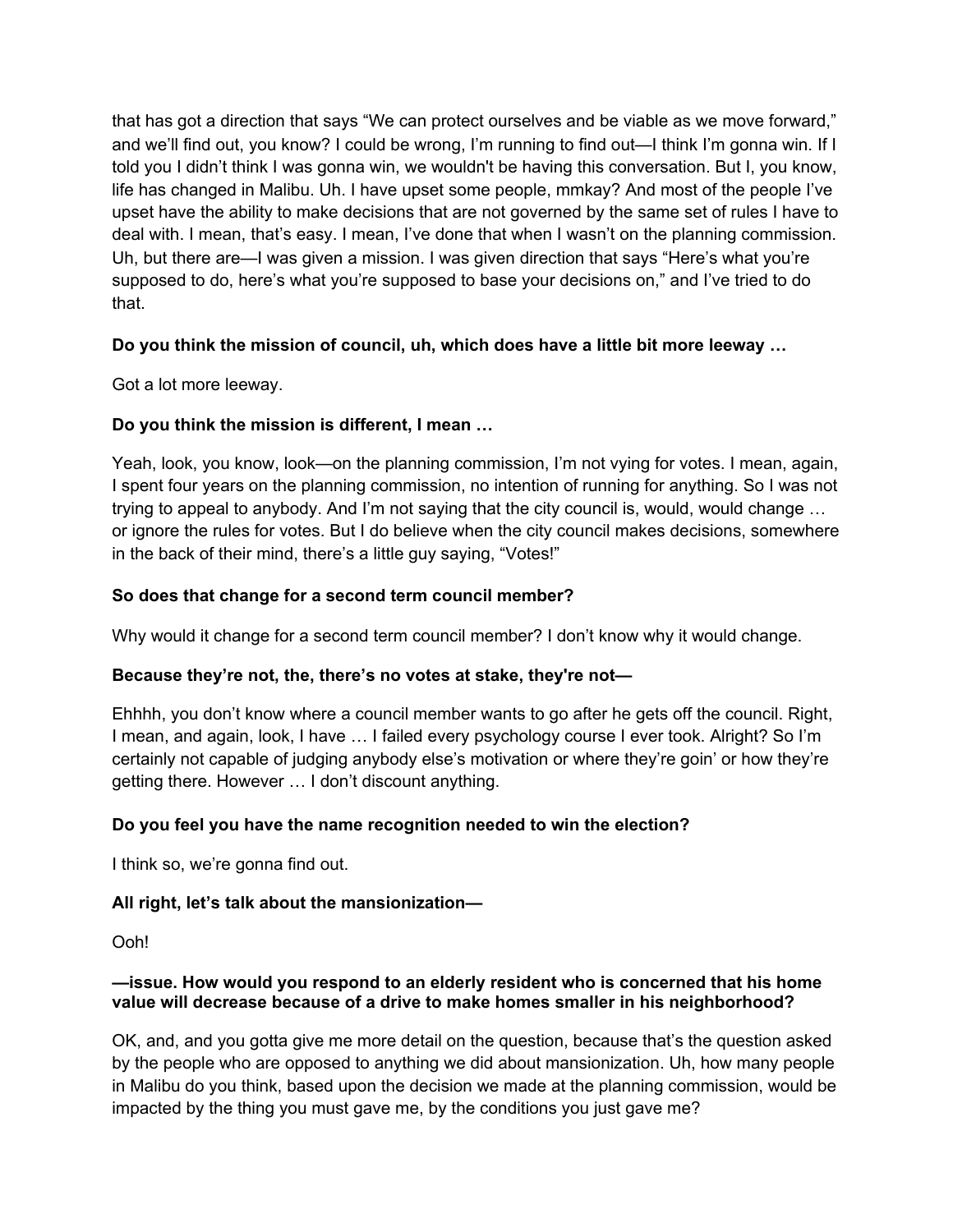## **Uh, with respect, I think that's a question for you.**

Ahhhh, it's sort of like the question that says, "Have you quit beating your wife?"

#### **Haha.**

Uh, I don't know if you remember—and you wrote it up, it was in your … the article you wrote—what happened was is the city council came up with mansionization question, right, and they gave us a graph that said "Here's one of the ways we can take a look at reducing the size of some of these large houses." We took that and said, "OK, you can't do it the way they wanted to do it." If we go out and reduce the potential size of the majority of houses in Malibu, they will run us out of town on a rail and be justified in doing that, K? So we didn't do that. What we ended up doing is saying, anybody who had a buildable lot of an acre or less, we did not change anything of what their TDSF was. And that probably covers 90-95% of the people in Malibu. OK? Because a lot of people got lot—my lot's an acre and three quarters. But because the sun slopes, I've only got an acre of buildable land. And that's not untypical of what you find in Malibu. So I think what we did is go through a process that says, "OK, here's what the city council wanted, here is a solution that has got less impact on what's going on." Now. You wanna talk about maybe why the city council wanted to do that? OK? Uh. Take a look at your census report. 36% of the residents in Malibu have responded to the census. OK? Tell me why that is. I've hunted—nobody has given me an answer of why that's taking place. The theory, OK, burnouts, short term rentals and second homes. OK? That changes Malibu, that's true, that changes who we are. And it impacts your schools. And I don't know about you, but I wanted to live in a community that had good schools. Because having good schools when I wanna sell my house gives me a bigger population of people who wanna buy it, OK? And some of this thing, you know, this process of building 8,000, 9,000 square foot homes, those are not starter homes for families that are trying to come in and grow a family. OK? And this process of short term rentals where they've taken all these housing units off the market is not, it's a formula for bringing families in and hav—we gotta start thinking about what we want our city to be, alright? We can start doing actions that help us get there versus sittin' back and sayin', "Huh, look what's goin' on."

## **Do you feel … uh, I mean, do you have the perception that that decision from planning commission was popular in the city?**

Which decision?

**The decision, um, that we were talking about with the percent reduction across the board.**

Wh—the, the—

### **With lots, you know.**

Nobody knew what that deci—because that decision never got—you're the only one that published that decision!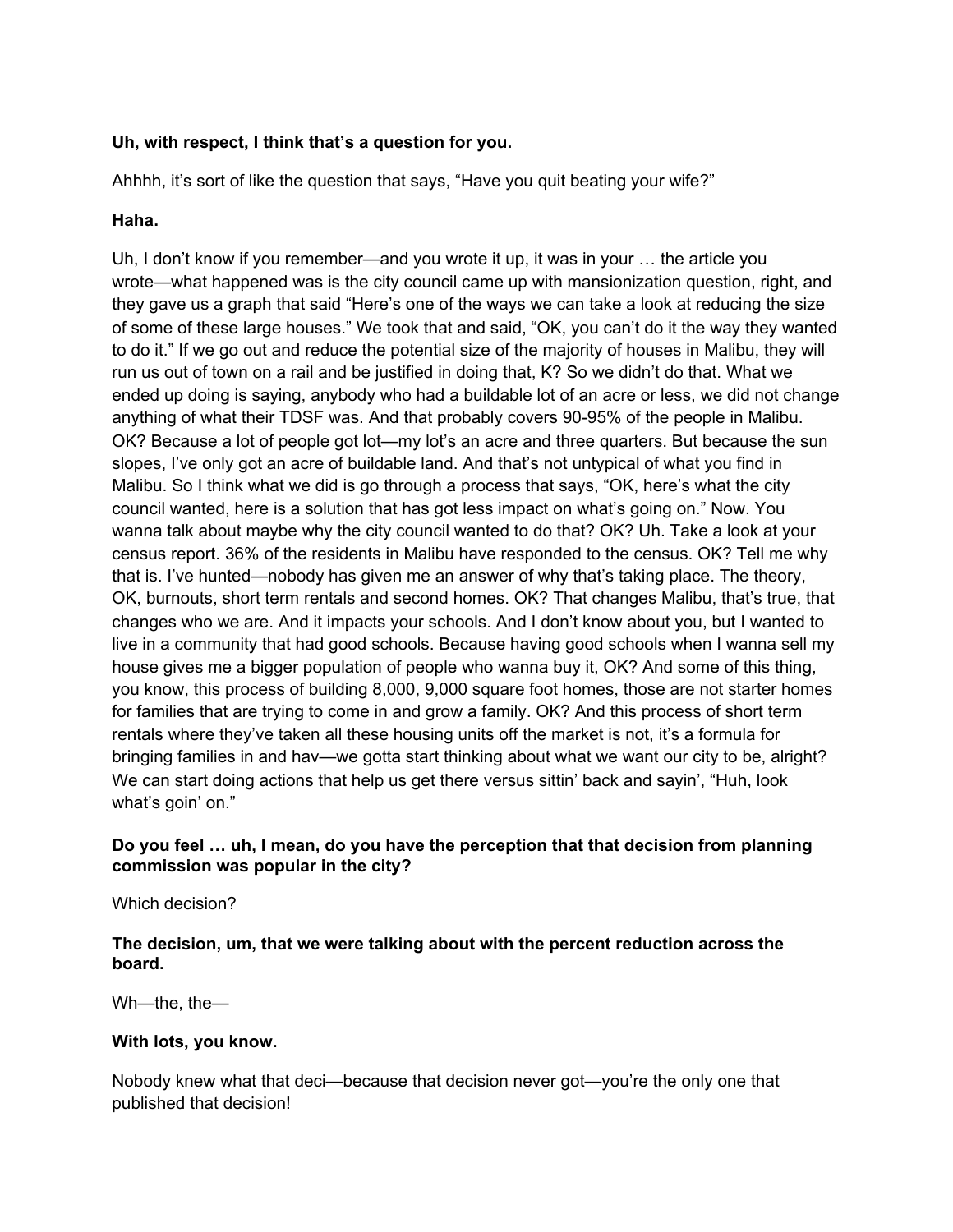# **[laughs]**

You did! K? Whatever day it was. Your article on … July 3rd, 2019, said that's exactly what we did. Nobody else knew because it never got discussed at the city council level, OK, so all we heard was noise. Right, I mean, nobody ever said, "Here's what we got, is this a good i-" And the city council did a terrible job of selling what they were trying to do. They did nothing. Right? They never explained to the residents, "This is a concept, this is something we wanna look at, if we do it, here's what's good about it, if we do it, here's what's bad about it, if we do it, here's what the impact on you is gonna be." Nothing! All you heard were, "200 people or 300 people are, you know, depending on who you listen to, show up at the meeting and complain." And … those people didn't even understand what the ordinance really—what we had suggested. So it was, it was—there's words I can use for those but none of those I wanna put on a tape.

## **Uh, so it seems like it came down to a lot of miscommunication, am I getting that right?**

It came, it came, look. It came down to a poorly executed plan on the part of the city council. They, they, I mean, there was no … if … if you leave a vacuum out there, someone's gonna fill it. And that's what happened, mmkay? The people who wanted to build 9,000 square foot, 10,000 square foot house filled that vacuum. And the city council had said nothing. Said nothing! I mean, after that meeting I called at least three members of the city council and said, "I can't believe you guys sat up there while these people are screamin' at the planning commission and said nothing. Where is your backbone? It was your plan!"

## **OK, I don't wanna spend the whole time—**

No, I'm, I'm takin', that was … you asked a question, I'm givin' you the best answer I can!

### **Of course. Um … I just, I'm curious because you said people who wanna build 9,000 square foot homes showed up, you know, to scream at council, and I'm curious, is that sort of how you account for the number of people who came up—**

No, no, no, what you had, and if you go back, and, and occurred prior the planning commission, there, there, and I, OK … Don Schmitz … and his, at all, I don't know what his … they sent out a mailer to everybody in Malibu, OK, and they sent it to me, that said, "Look, if this thing goes through, you're not—you can now build … whatever the hell they think you can build," and like I said, I've got an acre and a half but only an acre of buildable land, so the information I got was wrong. And it even said on the bottom of his mailer that this was not test—was not, you know, accurate, and he refused to sign it. And so the opposition took advantage of the vacuum and filled it. And the city council did nothing. And that's a formula for losing.

### **What would you have done, were you on council?**

Explain to people what the heck we were tryin' to do! You know, is there a benefit, is there a benefit in reducin—look, Larry Ellison's building a 15,000 square foot house over here on Carbon Beach, OK. You think that's the last one? OK? I mean, everybody in Carbon Beach plays the game that says, "You know, my … pocket's fuller than yours!" OK, so if Larry builds one at 15, you expect someone's gonna come up with 20, and all of a sudden I got 20 … one of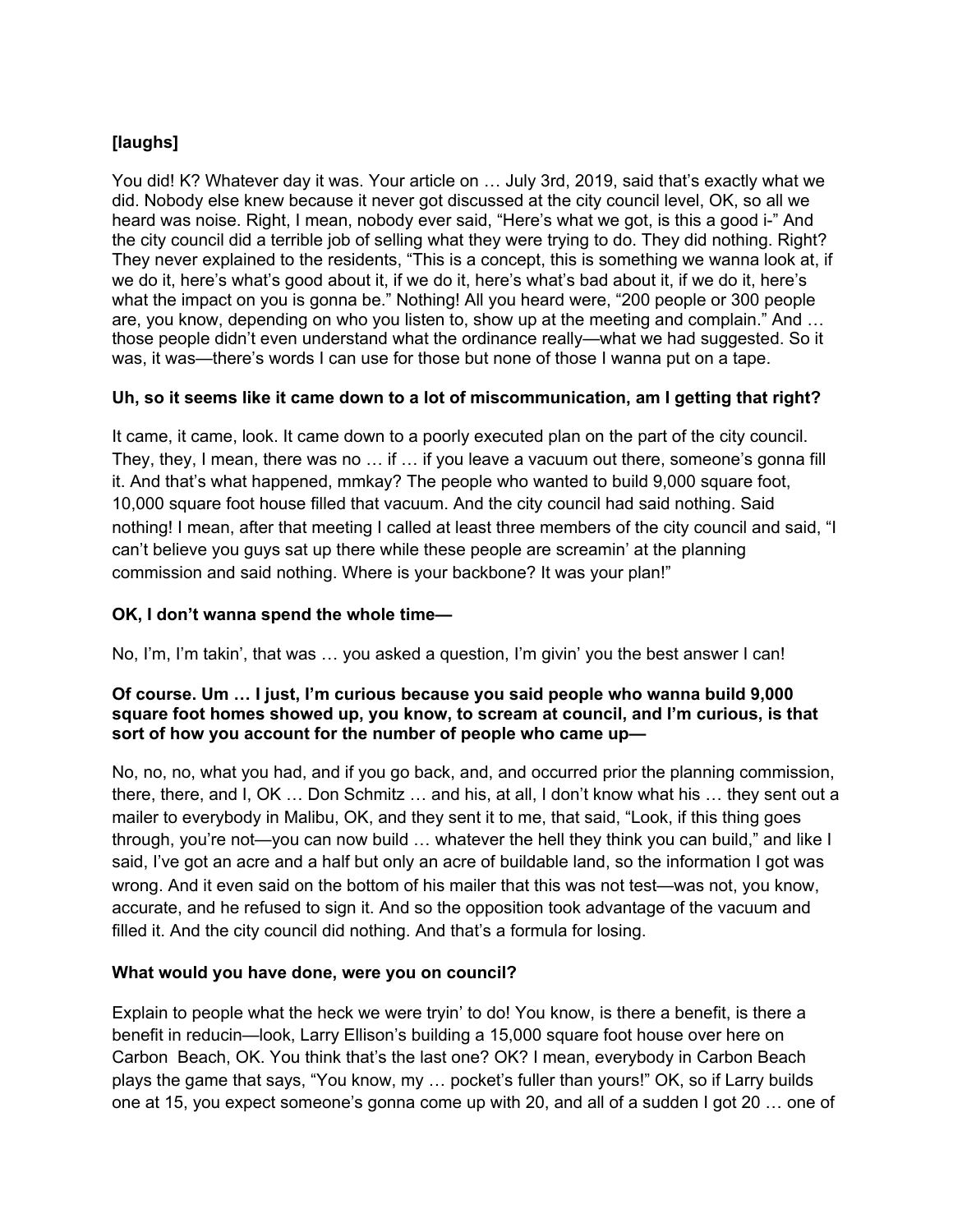the things we decided to do with that was let's limit the size of beach houses, OK, so you … No! And there's a benefit of doing that, you keep—again, some character of your city in place, you make 'em available for people, you know, uh. City council didn't do that. They're gettin' paid the big bucks, I'm not.

## **OK, I have one more question pertaining to your time on planning commission.**

Go right ahead.

## **Do you think being a planning commissioner gives you an edge—-**

Sure, absolutely what it does, it gives you two edges, OK? One, it has given me a chance to watch how the internals of the city work, OK? Not us making decisions but the people that are bringing stuff to us to make decisions. What do I think they're doing? What do I think they're thinking about as they do that? And do I agree with some of the processes they're using to get there? OK? So that has made me smarter. And I've learned to observe things as I've gotten older. And the second thing it does, it's given me the ability, I've learned the Malibu Municipal Code. I mean, every, every meeting for the last four years, before the meeting, I get the staff report, I go through the stuff. If I have a question, I gotta go back into the LIP, the municipal code, and read it and make sure I understand it. So I'm much more conversant in some of the land use issues that are taking place in the city and how they should be addressed. And that's a—look, city council, OK, house on Grayfox came before 'em, OK, and it was, it was denied by the planning commission because it didn't support the neighbourhood character and the city council agreed to us. Alright and they sent it back to the planning commission to get, OK, and, uh … so understanding what the rules are and how they're supposed to work, I think, gives you an advantage to make sure that you're treating everybody equally. I mean, one of the things that I have had a concern with is that every now and then we'll have something come in front of us, a decision or an interpretation of a certain component of the municipal code that is an interpretation that is different than what has taken place before, and it may get passed, but it's not memorialized any place, there's nothing in writing. So when the next person comes in, OK, how am I comfortable that the next person is gonna get the same thing that this person got? And if it doesn't, there's something wrong with that. And the bigger issue is, people in Malibu have got a lot of money. And they're used to using their money to get what they want. And I'll tell you what, once, they recognize that there are ways to get different interpretations for what's going on … if that's not a recipe for disaster, I don't know what is.

### **How would you put a stop to that if you were on council? Assuming that you want to!**

Yeah, look, there are rules, OK and again, the rules that say … if you wanna change the rule, put it in writing and memorialize it. Put it in the code, change the code, so that the next person that comes down the street can get the same deal. And if you're not willing to do that because you think you made a wrong decision changing the code, then don't change the damn code!

## **[Laughs] All right. It's generally acknowledged in Malibu that the Woolsey Fire and its response were mishandled. Do you agree and who do you think is responsible for mishandling the fire?**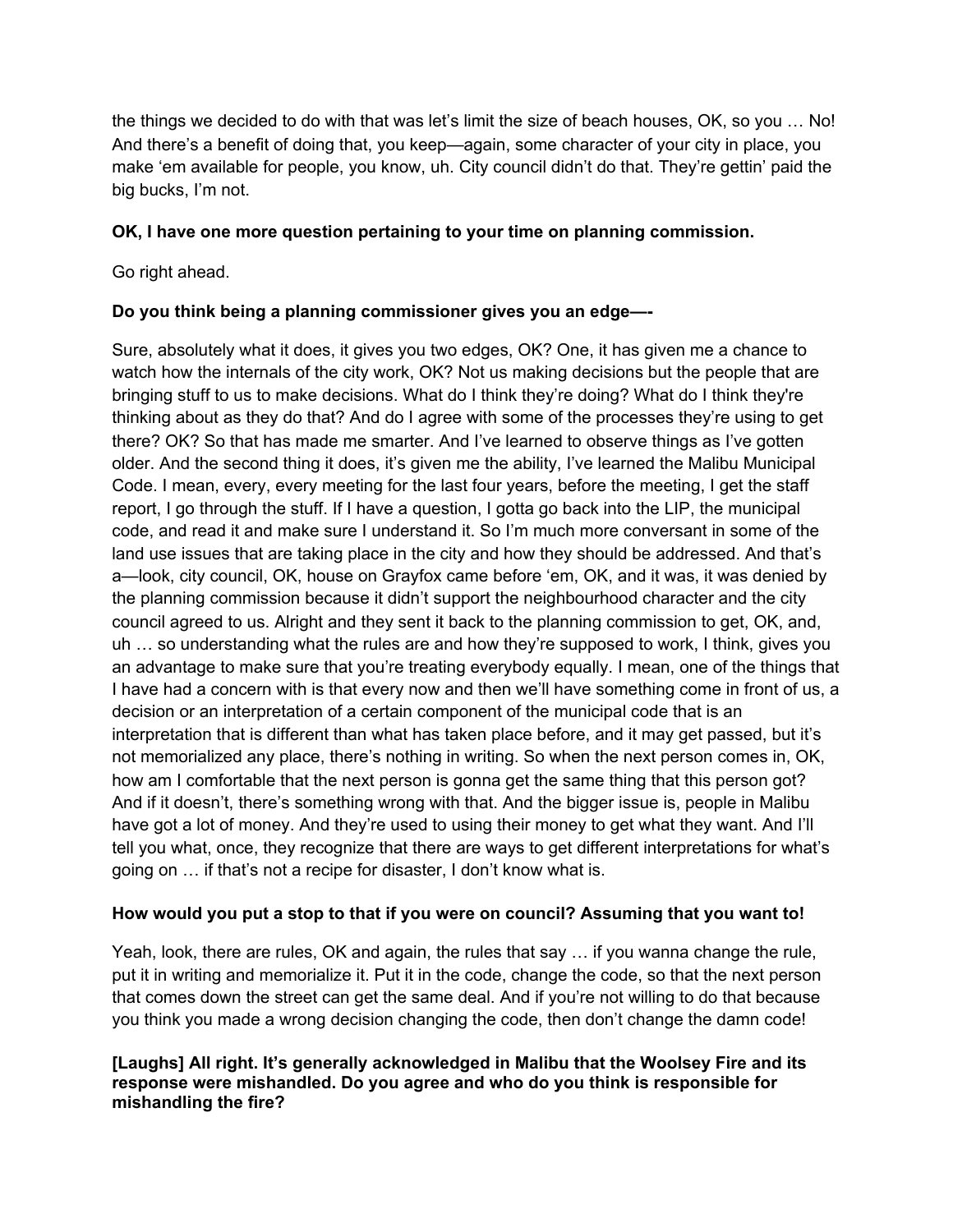I think it was a mess across the board. OK? Ah, look … that, that question, and I apologize if I'm reading stuff into it, OK? Uh, there is a fairly large contingent of the Malibu residents who are upset with city manager, members of the city council and the way that was handled. OK? Uh, they had done subsequent studies, Mikke Pierson and Karen did one, whatever, and I don't know where the hell those things have gone, I haven't seen any changes get made, OK? And I'm not running to be an executioner. I'm running to be a city council person. And I'll, look—when I went to Chicago, we were merging two companies. And the organization I had, we had developed a model that said I need 650 reps to get what I wanted to get done. To put the two companies together, I had over a thousand, I think I had 1100, 1200. So I had to change that. And what I did, I made, I under—I came up with formulas that said, "How do I evaluate my people?" Because I don't wanna let somebody go that can be a real asset as I move down the line. And then the second thing you figured out is you had to let people go. That is not a pleasant experience. OK? I've let more people—I've let enough people go to last me a lifetime. Last me two lifetimes, OK! So I, I-however, if it has to be done, I know how to do it.

## **So … ooh … it seems like what you're saying is that there's a city staff component to the fires mishandl—mismanagement.**

There's a … look … the city council is supposed to manage the city manager. I think that's how the rules work, at least the last time I looked at it, OK? And there was a failure on the part of, of some of the stuff the city did. Either preparedness for the fire, uh, execution during the fire ... city council's in charge. City council's in charge! You know, it's sort of like, you know, you don't have the CEO of the company blaming his secretary when stuff goes wrong. If you're in charge, say you're in charge and have the backbone to do something about it.

# **So if you are on council and there's another fire, heaven forbid, um, what would you do differently?**

Well, OK, well, knowing what the fire is, I think ... but look, I think it's a process that says that the city council is supposed to be in charge. Alright? So if you're on the city council—you know, look, we've got this guy that … better words to use, they hired a person who comes to your house to tell you if your house is safe, OK, a fire—now, I don't know how many people have taken advantage of that. And I've talked to people who have said, "What the hell you talkin' about?" Alright, so, I mean, if there are components that we have that are supposed to make people's lives better, you, you—pe—my experience in marketing stuff is you don't tell people once and have 'em all jump on and say they understand. You gotta keep pounding your story. If you think you got something that's important to say, and you think it's meaningful, it's gonna have impact on people's lives, you gotta keep tellin' 'em, you know, so you're tellin' 'em what you gonna tell 'em, you tell 'em, and you tell 'em what you told 'em. And I think that's what we gotta do and I don't think we've done a good job of that.

### **OK. Um, so earlier you mentioned that you think quality of life in Malibu has gone down—**

Yes.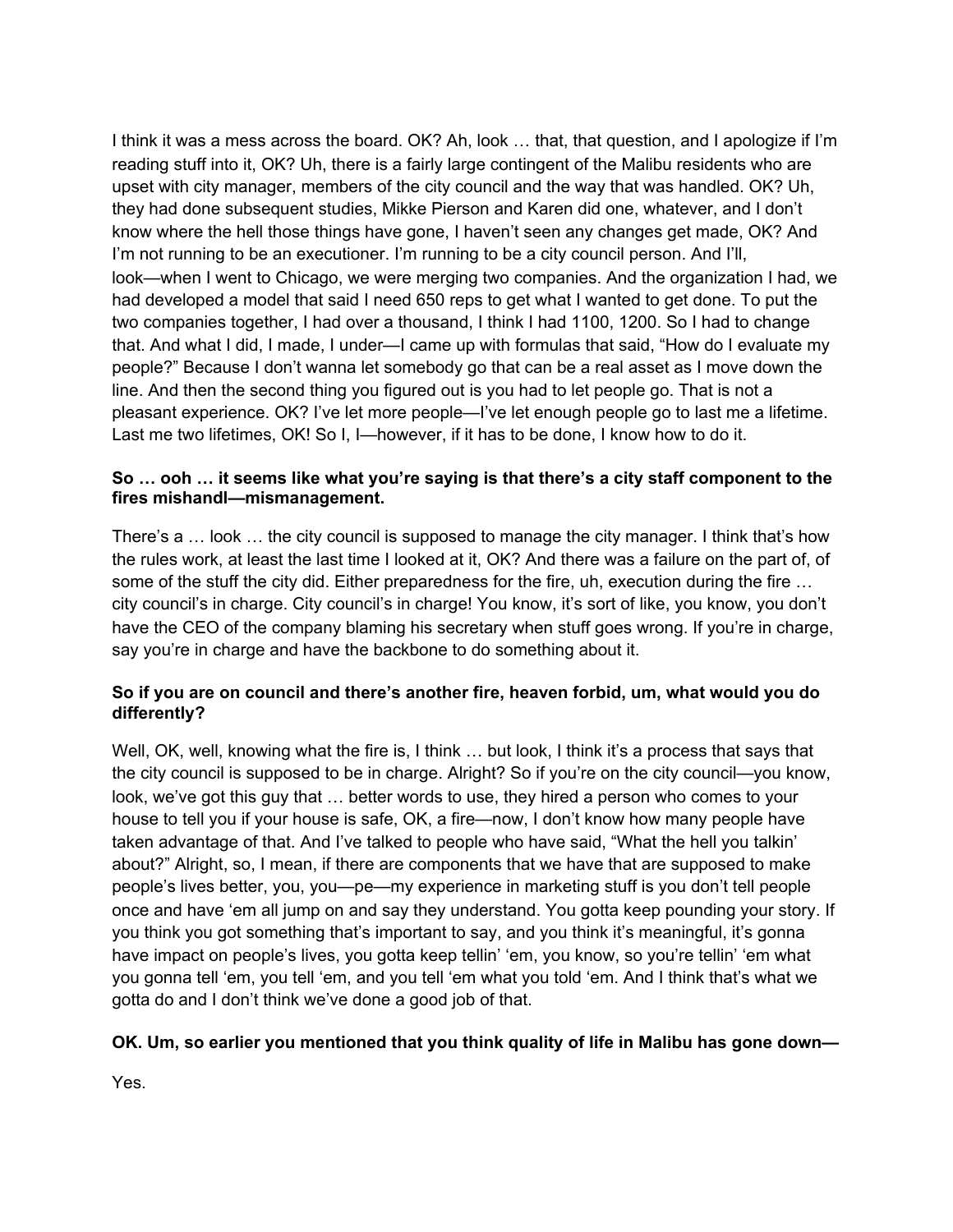# **—if I recall?**

# That's correct.

# **Umm, can you tell me a little bit about why you think that is?**

Sure! OK, because two years ago, a homeless person started a fire right behind the Malibu Library and I woke up at three o'clock in the morning, fire was burning 50 yards from my living room, OK? I've got, like I said, I've got people that are afraid to walk through Legacy Park. I've got homeless encampments or homeless RVs sitting on the beach that are dumping sewage onto the ground. I've got PCH, mmkay, I've got people parkin' all over the place. And nobody's doin' anything! OK, and that change—look, crime is up in Malibu. Our school system is, is—what are we doin' to try and bring families back—much less have a separate school district—to have a school?! OK?

# **You've brought up schools a couple times.**

Yes!

# **Um … I've, I noticed in your bio and I could be wrong. Um, do you have any kids?**

No. Don't have any kids. And I'll tell you, what I've learned, education—I had a great education, you know? I mean, I did. I went to Catholic schools, I had nuns and Augustinian Jesuits and brothers and they beat the hell outta you, but you learned stuff, OK? And even when I was—and the last company, we were doing this Internet services business where I was hiring people—I'm interviewing people from, you know, Columbia grad school of—and you sit back, and these people are smart, alright? And you know, one of the things you wanna do is surround yourself with people that are smarter than you and I tried to do—so to me, look … the smarter we can make our people, the better off we're gonna, they're gonna be. And so I, you know, I'm a big time favor of education, look, you know, I talk to Craig Foster and the new school development, the design up there, we've met with them three times to talk about what the design should be, are there ways we can improve it, da da da da. So I—you can't, you can't teach the kids enough. [Laughs]

# **Um, how do you account for the dropoff in enrollment?**

I think a couple things, I think it started with the PCBs, mmkay? And if you wanna talk about a project that was totally mishandled, OK, lay your baby blues on that one, because, uh, one, they found it. They tried to hide it. Then they ignored it. And these were the people that residents believed were there to help protect the schools. OK, so the people that everybody thought were gonna be the champions are the ones who by, by either inaction, lack of their action, whatever, OK, caused that … exodus, OK? And I think they're gonna have a hard time comin' back. I've got friends that send their kids over the hill to school and they're not, they're not in a hurry to bring their kids back to Malibu. And I'll tell you what, and the deal is, the people who live in Malibu buying the 9,000 square foot houses have got the money to send their kids to private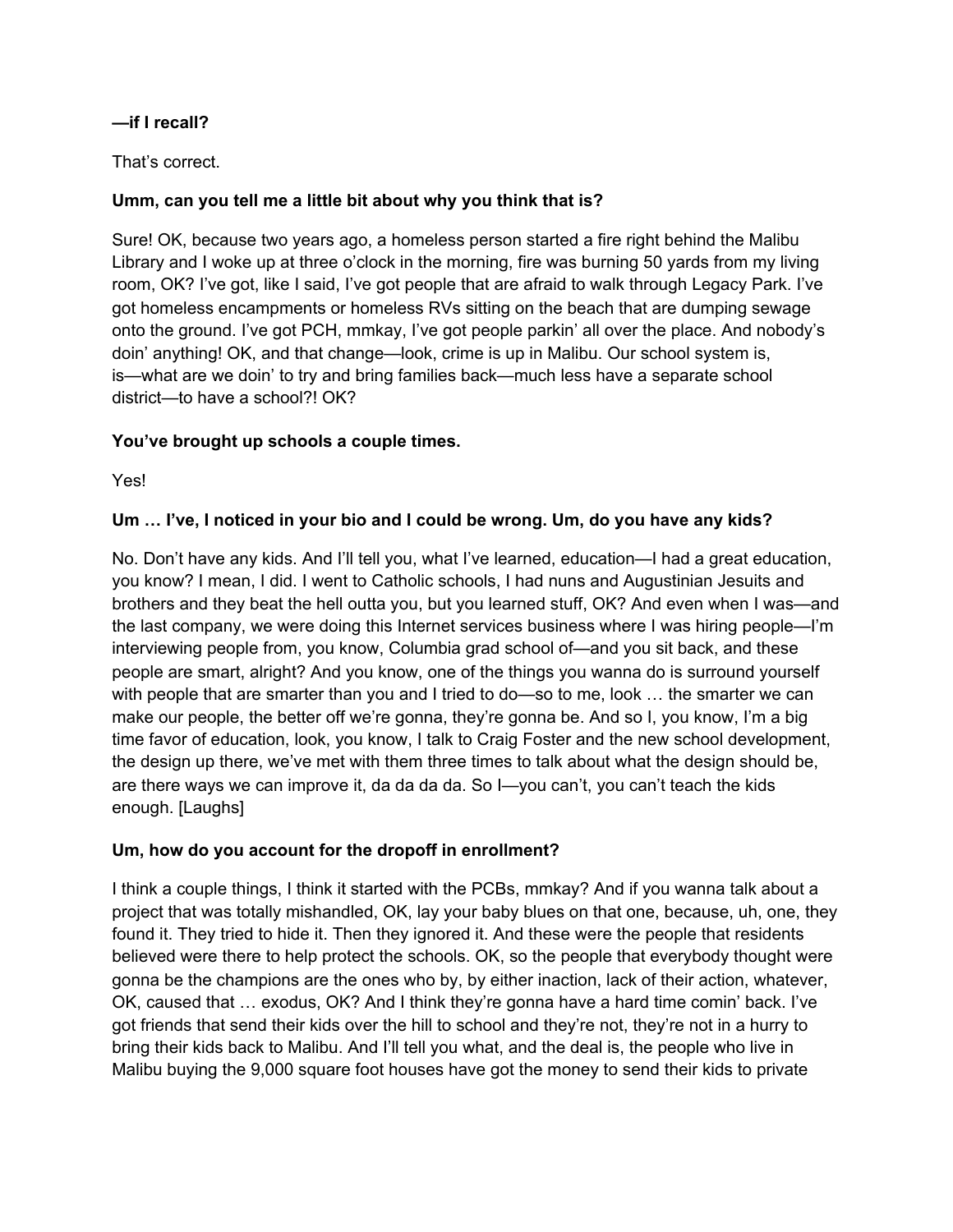schools, they don't care about this, right? They're not gonna screw around with people playing petty games with stuff that can kill their kids.

### **If there are quality private schools, how important is it to the community, do you think, I mean, how important is it to you to have a robust private school program?**

Well, look ... There are some ... private—and I, I have not chased—OK, I could be misspeaking some of this, I mean there are a number of these, look, elementary schools that are private that have popped up in Malibu. I don't know of any high school or that level school that has popped up. They're in the Valley, I mean, you go to Viewpoint, some of those places. But in terms of the—I, I've—from whatever, I've read, OK, and, and the people I've talked to, nobody has told me that a community is better off, OK, if it wants to grow and be robust by not having its own school system. Alright, and a school system that is … effective at educating the kids. And I think it does two things. One, I think it brings people into the community and I think we need that right now, I think we need some new bl—you know, the folks who have been around for a long time, you're gettin' old, alright, so bring some new bodies in there. And I think a school system does that. I think a school system allow—again, improves your ability, the value of your house. I mean, if I don't have no school system, I got a fairly small population of people who wanna buy. If I got a school system, I take that population and multiply it, so my chances of … it makes everybody's life better.

## **Do you think that you have the knowledge of the issues that are needed for you to effectively govern when it comes to school issues on the council—**

No! But I got—I know people that do. Right, I mean, I've dealt with Craig Foster, I've dealt with Jennifer DeNicola, OK, in terms of—so I got difference of opinions. I know a couple of people who are on the school board in Santa Monica. Uh, I got people who don't live in Malibu on school boards, mmkay? Uh, so I've got plenty of places to go to get information if I need it. Uh, look, I—my, my guiding light in life has been, "All of us are smarter than any one of us." And I'm on that train, all right? So the more—I've always tried, in my business career, I've always tried to surround myself with people that were smarter than me. Because they make me better. And hopefully I can make them better as we go through the process.

# **How would you characterize the city's handling of the short term rental issue so far?**

It's a disaster! Nine years! In my entire business career, I've never had a problem that's taken me nine years to figure out what the hell to do with it. And not only that, OK, like I said … this ordinance is coming up with … there's two basic ordinances—maybe there's three, but one of them's not gonna go any place—but there's two. One is an enforcement ordinance. And it says we're gonna put this enforcement in place. But there's no enforcement to find in the ordinance. So it says, "Yeah, we're gonna have all these—eh, we'll figure out later on how we're gonna make it work." K. Uh. That's … OK, and then the second one is, following this Santa Monica ordinance, OK, where this homesharing piece, and God knows when that's gonna get implemented! Right? It's gotta go to the Coa—"Well, we're gonna bail out and let the Coastal Commission tell us when we can do something on that and that may be—" I just read something today, the, uh … the STR ordinance that's sittin' in front of the Coastal Commission? They may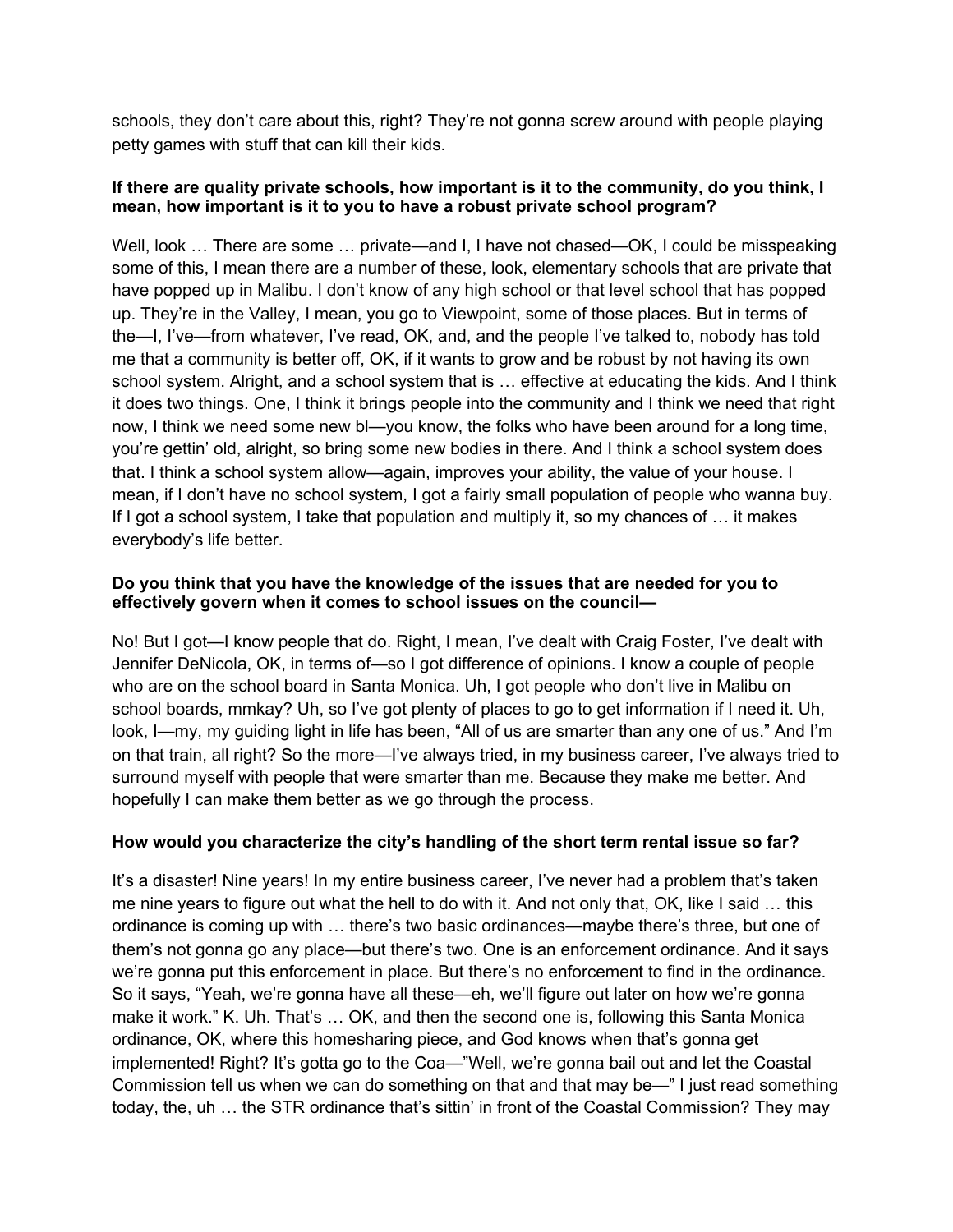not even vote on that for a while because they don't have enough time. I mean, look, like I said … we're bein' run by outside agencies. We have no idea wh—and either we're not communicating with them or we don't have the stroke—I don't know what it is, but our lives are being … made less valuable or less enjoyable because we're not able to get stuff done to protect the quality of life of the Malibu residents. I believe.

## **Do you think it's a matter or additional communication? Do you think it's a matter of being more firm or, uh, pushing harder …**

I mean, here's what I know, OK? That communication is the key. Honesty is the key. OK? And I've gone to the Coastal Commission—OK, when we had the, uh … the high school put parking lot lights up on the ridgeline up there, alright, and they had, this thing was lit up like Times Square. Alright? And so we went to the Coastal Commission, OK, and I know Jack Ainsworth, I know Steve Hudson, i know Deanna Christensen, I mean, I've dealt with those people, OK? And we sat down and we said, "This is nuts! K, you guys gotta give us some help in being able to put some controls in so we've got some—" And they did. So we can be done. K? Now, I'm not sure I—you know, look, I … this election is not gonna be a transactional process where somebody gives me their vote and the next morning they wake up and everything's right. That ain't gonna happen, alright? But ... my track record is, I don't give up easily and I've won more than I've lost in my lifetime. Alright? And I'm hopefully not gonna change that record.

### **So the city manager has predicted, ah, there's gonna be a crisis in the budget next year, um, partially because of the economic downturn caused by the pandemic. Where would you propose to cut from the city's budget?**

I've no idea yet. All I know is that … I don't believe it's a crisis. I don't believe it's—look! I'll tell you what you do. Go back to whatever the revenue we're gonna get next year is. Figure out that nu—I don't know whatever that number's gonna be. And then go back to the last year that Malibu had a budget with that much revenue in it. And figure out what you looked like then. Because the population since then hasn't increased. Right? So if I take exactly what I had at that point in time. And put it into effect today—I, that was my budget crisis.

# **If that means slashing city staff—**

That means I'm gonna model exactly what I had then because what we had then was dealing with exactly the level of population that we had. And again, my problem, and I understand your question, but, I've looked at the budget. I've got like a high level understanding of what's there. But to do it right, you gotta sit down with the people who are, you know—look at the budget, I can't tell you there's not a number in the budget that tells you what our total salaries are. We're all spread out all—you know, I'm not gonna, I'm not gonna spend my life doin' math, somebody should put that number in. There are, there are, there are ... look, I have dealt with, again ... I've done good budgets, bad budgets, OK, I mean, I had, uh … just for what it's worth, the Internet company we had, we were down the point that we had a meeting, OK, trying to figure out who we were gonna lay off. And 'cause we—and all of a sudden, we got a check, somebody gave us a check. So I, I, we've done this, alright? And there are ways to get this done without …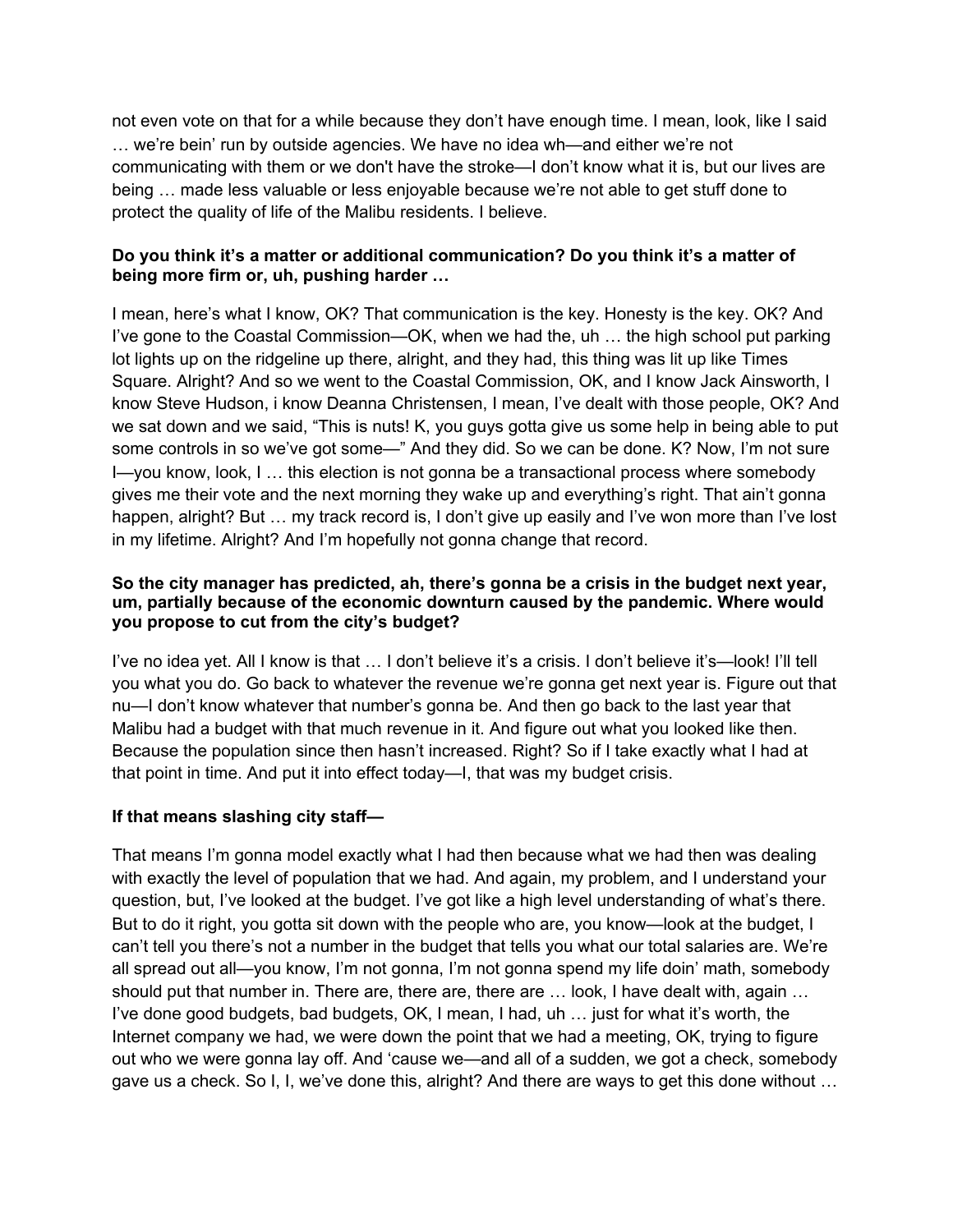destroying the services that we're supposed to provide to people. And just take—you gotta just work. All this stuff is work. I mean, it—it is!

### **It's my understanding that a pretty big part of Malibu's budget, like most cities, is public safety. Would that mean cutting back—because that contract is based on what the sheriff's department says they need for that contract year. Is that something you would be willing to cut back on—**

No! I mean, look, I think you gotta go the other way. I mean, everybody I talk to, OK, Doug Stewart on public safety commission, alright, it's an enforcement issue. And the problem is that, you know, at night, I live up on the hill behind, you know, OK, two o'clock in the morning, cars are doin' street racing up and down PCH, OK, and we've only got two cars that are patrolling that thing every time, whatever time it is. And you sit back and you say, "Well, if I were them I'd be racin' too! Alright, why the hell not?" And so the—the key is, OK, and I can't tell you exac—but it's taking the budget, you sit down and you say, "OK, boys and girls, these are the priorities we have, these are the things we have to do to make sure that our community is safe." You got two problems with PCH. You make sure the traffic enforcement on PCH and the other thing you have going on is an increasing crime rate. So the sheriffs who might have been available to do some traffic control earlier are now being spread thinner because they—you gotta figure that out! And you gotta provide the resources to get that done. And, and there may be a buncha different ways to do that, I—you know … but you gotta get underneath it and see—there are things you gotta do and unfortunately the budget's gotta play some second role to getting some of those things done … That's more than you wanted to know probably. [laughs]

# **[Laughs] Uh, what do you think is the No. 1 issue facing Malibu today? And what will you do in your first year in office to tackle it?**

Quality of life! The decline and the quality of life of the Malibu residents. OK? And be that … the homeless issue, traffic on PCH, increasing crime, short term rental—I mean, pick one, OK?

# **You pick one!**

I gotta bunch of 'em! Look, it's a—there's no magic. Somebody … the document you sent us to schedule this interview was an interview by Mikke Pierson. And if you read that, Mikke Pierson's number one objective when he got elected was taking care of traffic on PCH. Nothing happened! Not saying it's his fault, I mean, he had the fire, a buncha—the, the program says ... "Identify the issues. You identify a plan to impact those issues. And you start workin' that plan!" OK? That plan may be able to get done in a month, may take six—I don't know! But you don't, you—if you can't bite the whole apple at once, you pick the pieces you think are the most important and you make sure you get those done, because if you don't get a couple of pieces of your plate, you're gonna be overwhelmed by this stuff. Because they're all gonna get worse. So you gotta, you gotta find solutions for 'em and you gotta make sure that you stay focused on gettin' those solutions done. So that's what I want—you know, if I get elected, the game says, "Let's pick—" and I'll let the city council pick the three or four that they think we wanna work on first and let's figure out plans to go after those things, and start executing that plan! And stay focused on it. I don't care whether you gotta do it every meeting, every, you know, we